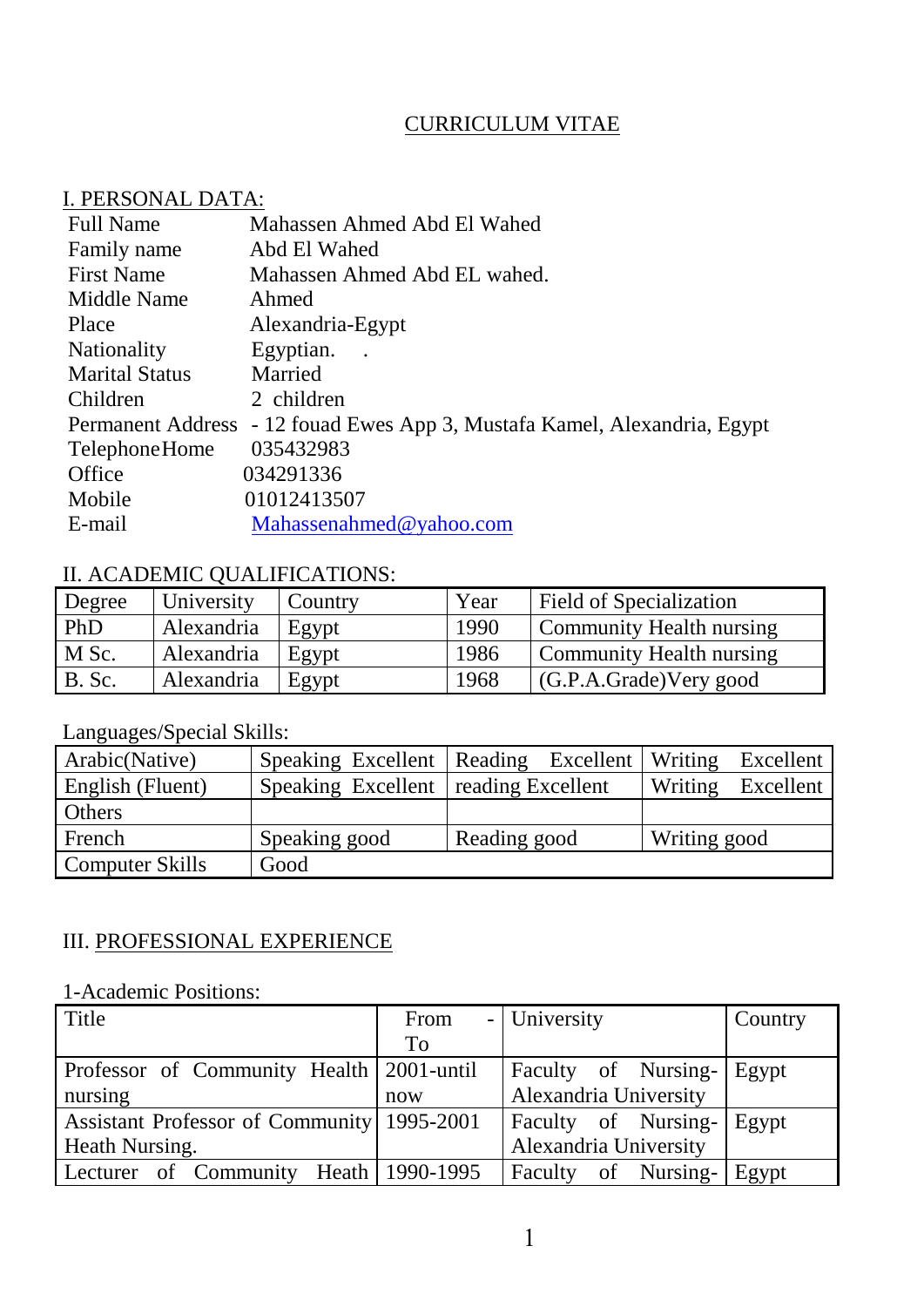| <b>Nursing</b>                                   | Alexandria University     |  |
|--------------------------------------------------|---------------------------|--|
| Assistant lecturer in public health   1986-1990  | Higher Institute of Egypt |  |
| department                                       | Nursing-Alexandria        |  |
|                                                  | University                |  |
| Clinical instructor in public health   1983-1986 | Higher Institute of Egypt |  |
| nursing department                               | Nursing-Alexandria        |  |
|                                                  | University                |  |

Field of specialty=Family Health Nursing

Master thesis: Assessment of Nurses Knowledge and Performance about Oral Management of Infantile Diarrhea.

PhD thesis: Study The Effect of occupational Factors Of Employed Women On The Outcome of Their Pregnancy

#### 2 **Academic Experience**-

1-Teaching lecture on the" Counseling in breast feeding", for nurses working at El-

Shatby Maternity and c hildren university hospital 1999

2-Teaching" The Family Health (29)" "Social and behavioral basis of public

health practices" " at High Institute of Public Health, Alexandria University,

Egypt.1998-until now.

3- - Teaching ''Community Health Nursing '' for third and fourth year students.

Faculty of Nursing Mansoura University.1999-2001.

4-Teaching ''Community Health Nursing' for undergraduates postgraduates students

(Master and Doctorate) faculty of Nursing Port-Said

## III Professional Activities

1-Director of Nursing Department Ministry of from 1970-1975.Benghazi Libya Heath 2-S hare in planning and implementing community health nursing curriculum of graduate and and under graduate faculty of nursing student's university of Alexandria from1983 until now. 3- Participate in the committee for recruiting the new students in the Faculty of Nursing, Alexandria University, Egypt, 1990 and present.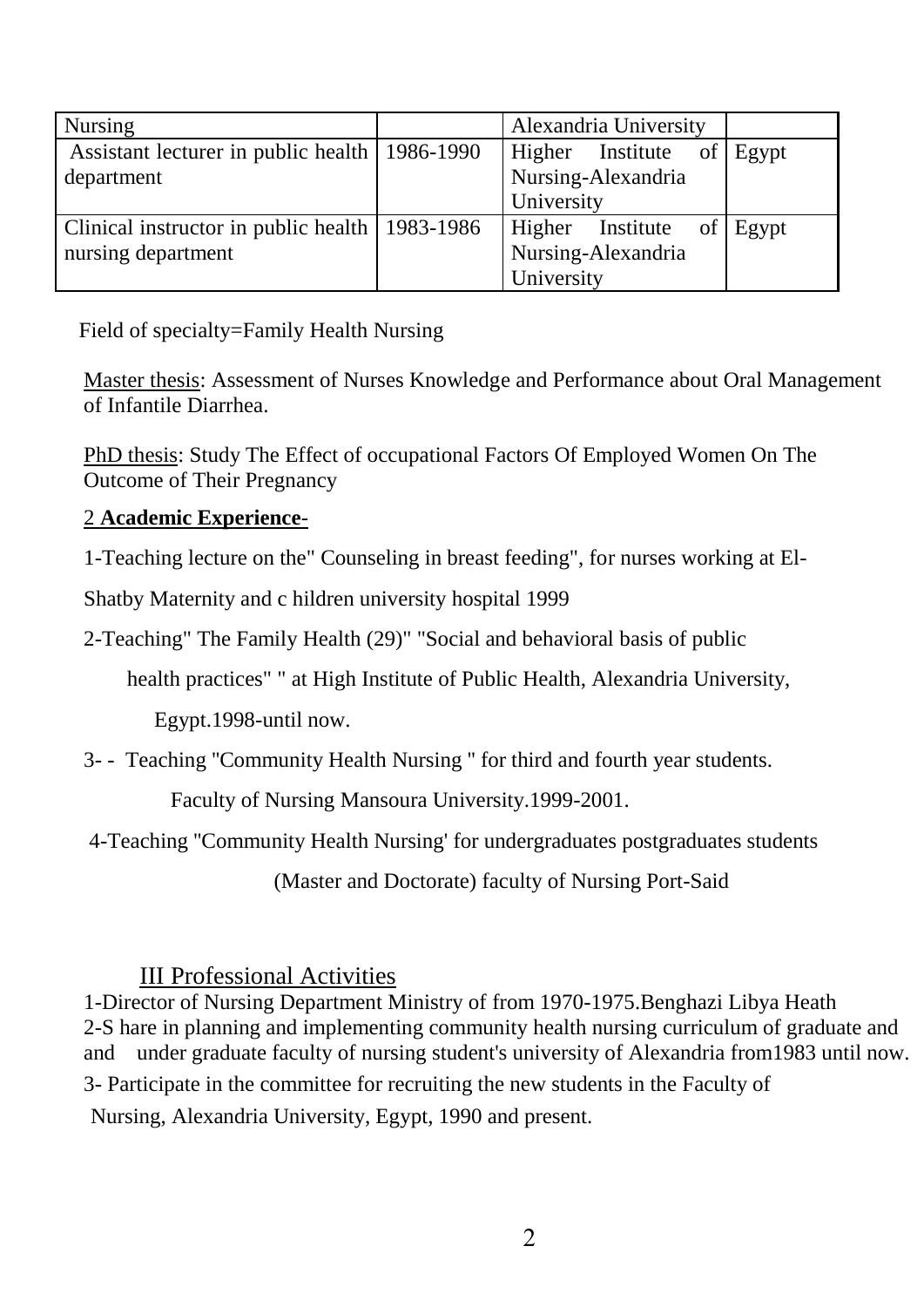4- Lecturer of community health nursing in nursing institute in Sultanate Oman from1994- 1997

 5-Member of the task force committee for community health nursing and sharing in planning and preparing, implementing and revision of community health nursing course materials for nursing institutes in Sultanate Oman from 1995-1998.

 6 - member of task force committee of credits hour's curriculum for post graduates faculty (Master and Doctorate) of nursing student's university of Alexandria 2005-2006. 7- Reviewing for Alexandria Scientific Nursing journal.January2004 until now

#### **IV PROJECTS EXPERIENCE**

1-Projects:-

 1-Participate in preparation and conduction of workshop about "occupational health" for African Nurses, WHO, Alexandria university, Faculty of Nursing,1987.Sharing in training program for nurses (ElYaman) about Community health nursing program 1989-1990

- 2- Share in preparation and conduction training programs and refreshing course for nurses working in El-Shatby Hospital about breastfeeding "Project of baby friendly hospital initiaiive;1991-1993
- 3- Participate as researcher assistance in the development of approaches to community based family planning out reach in Egypt .Assessment of Radiate Rifeyat programs from1994-1995
- 4- Share in training program for Syria Nurses Midwives about Reproductive Health in collaboration with UNICEF with WHO and Maternity Nursing Department Faculty of Nursing Alexandria 2000
- 5-Participate in training program for Africa Nurses about'' Primary Health Care' in collaboration with NORD and EFTCA and Faculty of Nursing . Alexandria University in 2000and 2002.
- 6-Coordinate and participate in implementing the'' Family Health Nurse '' training program for nurses working at family health units /centers affiliated to Ministry of Heath and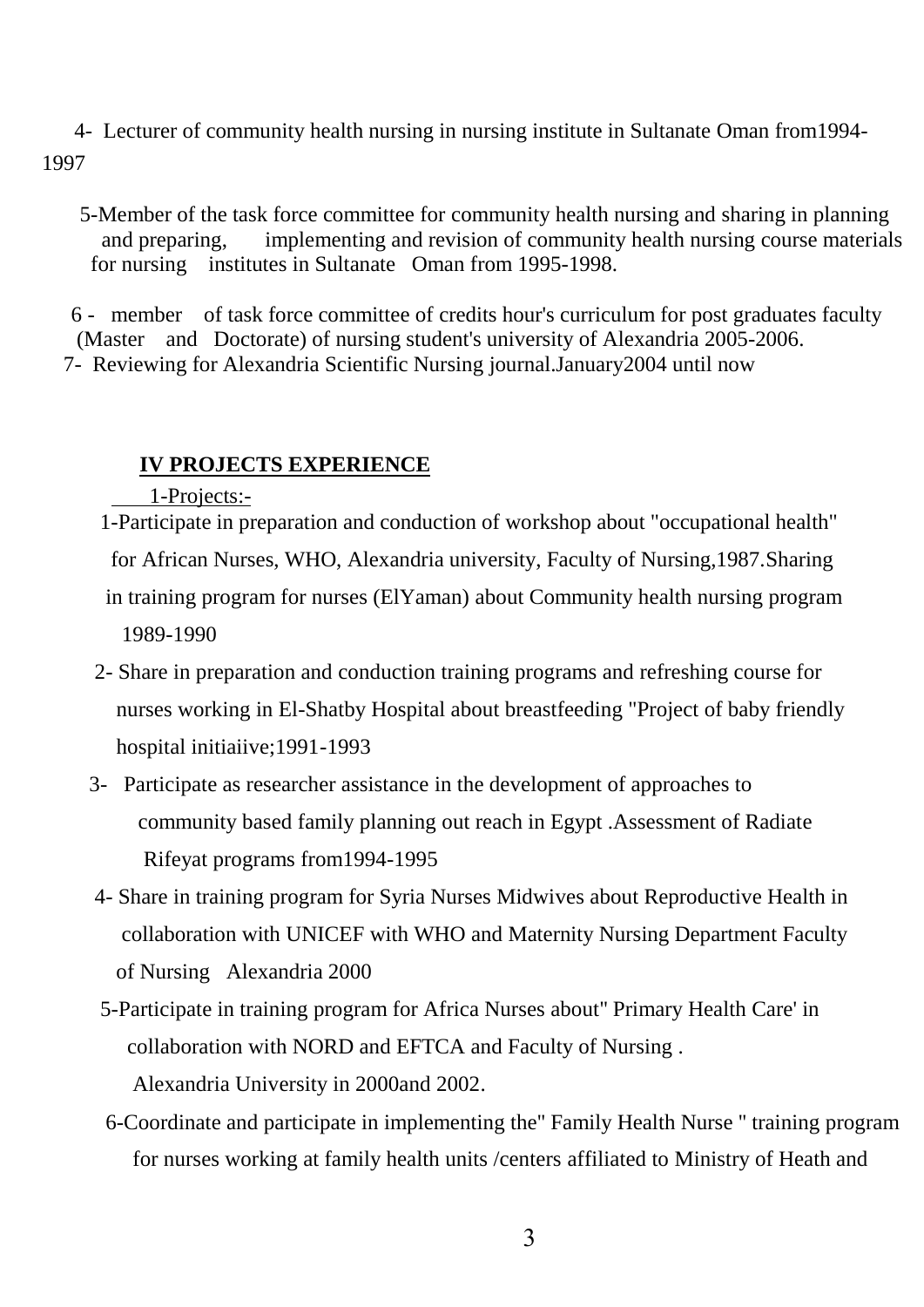Population, as a joint collaboration between MOHP, the Institute of International Education (IIE) Development Training (ID-2) USIAD project and Faculty of Nursing . Alexandria University conducted in Suez and Mania governorate during the period from July -September 2003.

7-Involved in Monitoring of polio campaign in Egypt, In collaboration with WHO and Faculty Of Nursing from2002-2006.

- 8-Coordinate and participate in implementing the ''Family Practice Nurse'' training program for nurses working at family health centers/units affiliated to Ministry of Health and Population ,as a joint collaboration between MOHP, the Africa Development Bank and Faculty of Nursing Alexandria University . Conducted in Qena governorate(8programs)during the period From February toSeptember2006.
- 9-Team leader for implementing the '''Family Practice Nurse' 'training program for nurses working at family units/centers affiliated to the Ministry of Health and Population. Conducted in Alexandria Governorate (6 program) as a joint collaboration between MOHP .Integrated Development Consultation (IDC), Faculty of Nursing Cairo University, Northern Ireland Center for heath care development (Nicare), during the period from April to September 2006.
- 10-Participate in Intensive Training Course, Alexandria University Centre for Early Detection and Intervention of Childhood Disabilities. Faculty of Medicine High Institute of Public Health, In collaboration with Higher Education Enhancement Project Fund, 2005
- 11-Participate as a member of project implementation team for Early Identification a Intervention of Childhood Disabilities., as one of Higher Educational Enhancement Project fund (HEEPE) fourth cycle April 16<sup>th</sup>. 2005. Ministry of Higher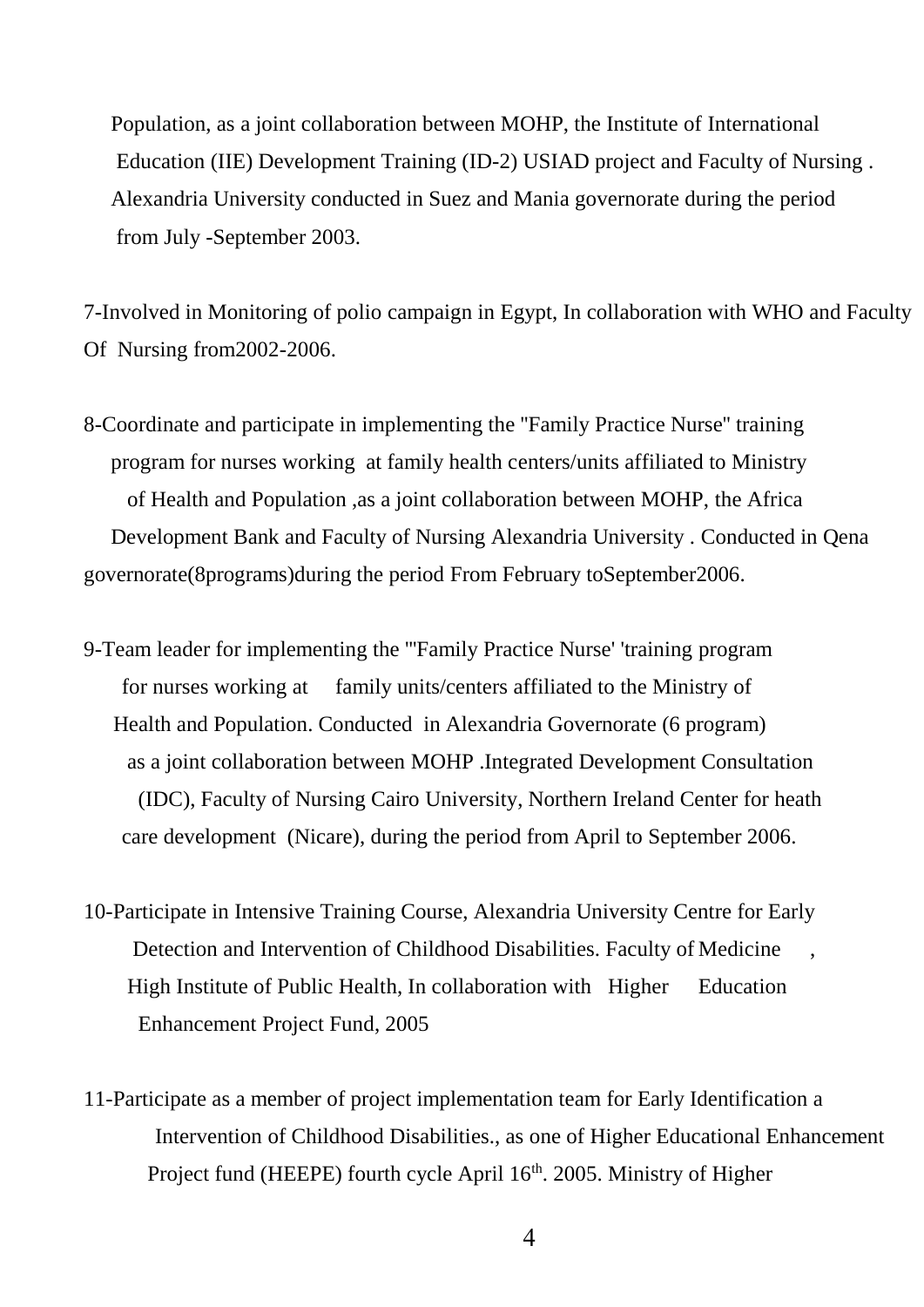Education project management Units (PMU) and Department of Pediatrics. Faculty of Medicine University of Alexandria.

12-Establishing unified modules of educational and training on early identification and intervention of childhood disabilities through training of trainers (post graduate nursing).Through the center of Early Identification and Intervention of childhood disabilities -Alexandria University Higher Educational Enhancement Project Fund (HEEPF) and Pediatrics Department-Faculty of Medicine. February 2006-march 2000

#### **V-Conferences**

1-Participate in preparation and conduction of workshop about " primary health care concept ", WHO, Faculty of Nursing, Alexandria university, March 1987

2-Attended training about "Methods of Education" Alexandria University Egypt. Septermber1988.

3-Attended the training workshop "psychosocial counseling in the context of HIV infection, AIDs and related diseases, WHO / Faculty of Nursing, Alexandria, September 15-19/1990

4- "Health promotion", the second international scientific nursing congress, high institute of nursing, Alexandria University, July 3-4.1991

 5-Attended the congress about "Cardiology and cardiac surgery, Alexandria University, September 1991.

6- Attended the nurse leadership-training course for diabetic patient educators, Alexandria Egypt. The Mediterranean group for the study of diabetes (MGSD) November 8-15, 1991.

7-Attended workshop about " curriculum content: Nursing theory, nursing process, trends in nursing" Faculty of Nursing, Alexandria University November 17-22, 1991.

8-The third international scientific nursing congress: "Nursing as a profession". Alexandria University, Faculty of Nursing, July 29-31,1992.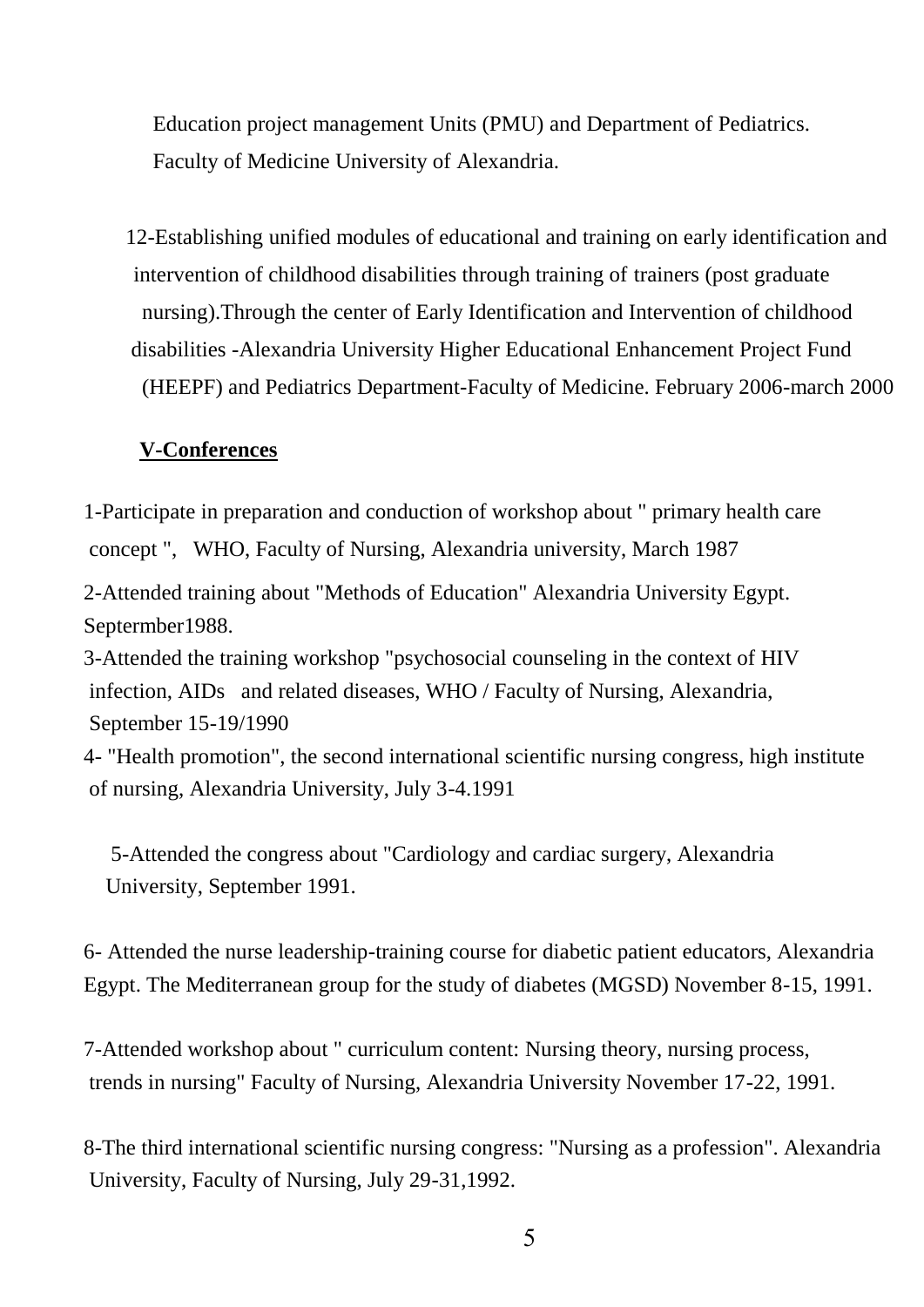9-Attended the scientific program of diabetes, continuous education course for nurse leadership, Alexandria University, 1992.

10-Involved in preparation and conduction of workshop for nurses working at university hospital " Maternity and pediatric hospital " as a part of in service training program about " Breast feeding " sponsored by WHO/ UNICEF, Alexandria University, Egypt, December 1991-

January 1992.

11-Participate in organization of the fourth international scientific nursing congress: "Ethical issues and health care: implications for education, practice and research" Alexandria University, Faculty of Nursing. June 28-30, 1993.

12-Attended the training program about ARI, Alexandria University, Faculty of Nursing, November 20-1994

13-Participate in organization of the fourth international scientific nursing congress: "Ethical issues and health care: implications for education, practice and research" Alexandria University Faculty of Nursing. June 28-30, 1993

14-Attended workshop on " Focus Group Discussion and Methodology" May 5-7,1994

15-Attended workshop on "Nursing diagnosis" Alexandria University, Faculty Of Nursing. September 17-18/1999

16-Attended seminar on findings of the study on "Development of approaches to community based family planning outreach in Egypt, An assessment of Raidats Rifiats programs" population Council. July 17, 1995 17-Attended the "ARI training course on communication skills. Ministry of health,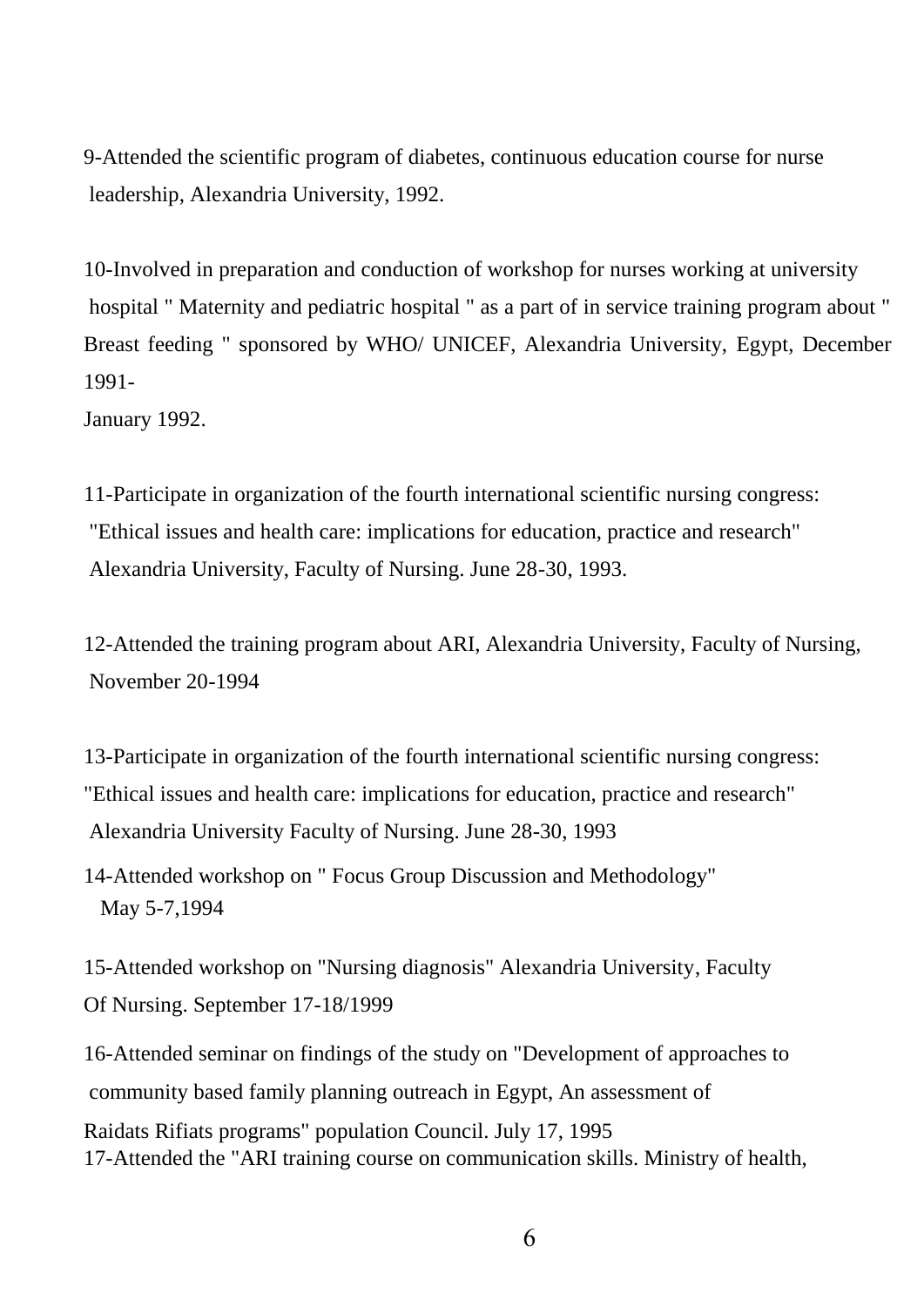child survival project (C.S.P), Acute respiratory infection program (ARI).Alexandria, December 10-15/ 1994.

18-Participated in The Ninth International Congress "women's health issues, women toward a better quality of life" Alexandria University, Faculty of nursing in collaboration with ICOWHI, June 22-25, 1998.

19-Inc,( JSI), healthy mother / healthy child results package, Ministry of health and population.

20-Attended work shop on "Competency- Based training (CBI) methodology" John SNow,in Attention:Subject: cooperation with USAID, Egypt, September, 1998.

21-Participated in The Seventh International Scientific Nursing conference " Toward the advancement of the nursing profession in the third millennium" Alexandria university, Faculty of Nursing, November 21-23, 2000.

22-Participated in the "Pre- Congress Nursing course"  $18<sup>th</sup>$  Annual meeting of the Egyptian Society of Surgeons "Overview of Ostomy management" Cleveland clinic foundation and University, Egypt, February 6-7, 2000.

23-Participate in the 2ndGeneration of Teaching Development skills workshop12-14june2004. **VI-Professional Organization Membership**

Egyptian Nurses Association, Cairo, Egypt.

League of the High Institutes of Nursing Graduates, Alexandria, Egypt.

Egyptian Society of Breast Milk Friends, Egypt (E.S.B.M.F). Cairo, Egypt

## **VII-Supervisor to Master Thesis**

1-Abdel salam D. ''life Style female students in relation to prevention of osteoporosis in Alexandri University''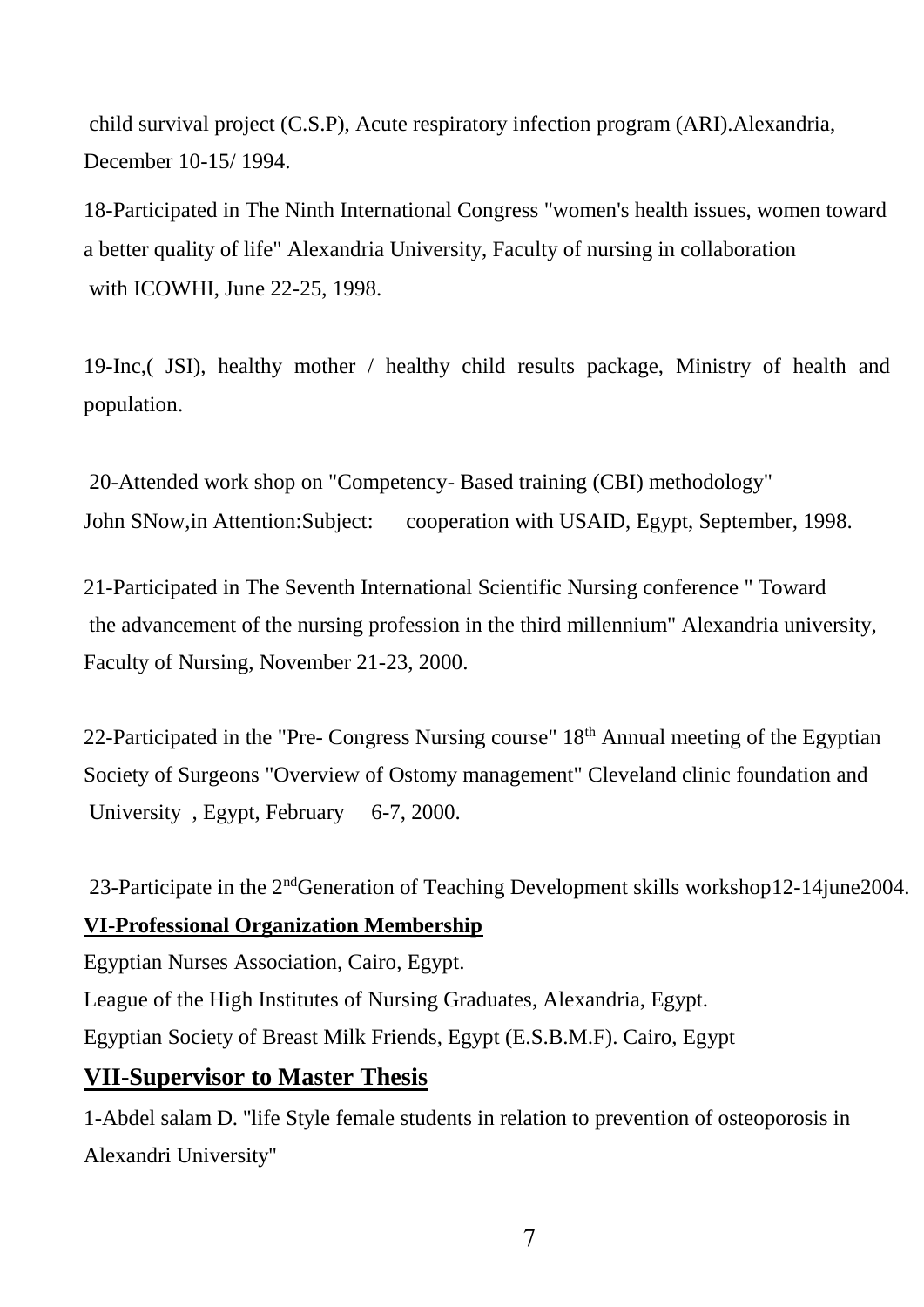2-Khamis Fathia Kp;. ''Identification of Nursing Care Provided in Industrial Health clinics in Alexandria''.

3-ElSherbini Hanan H. ''Psychosocial and Behavioral Problems of Preschool Children And intervention Adopted By Their Mothers''.

4-Mohamed Asmaa G; ''Study of the Status of Homeless Institutionalized Children In Some Social Care Homes in As suit Governorate''.

5-Saleh Manal M. 'Evaluation of postpartum Out reach Program In El-Kharga-city – NewValley Governorate''.

## **VIII-Supervisor to Doctorate Thesis**:

1-Aly Amina M;. ''The Effect of Nutritional Counseling of Pregnant Adolescent on Their pregnancy outcome.''

2-Ibrahim Naglaa G. ''Impact of home Care Program For Pre-Eclampsia Patients in PortSaid portSaid; Comparative Intervention Study''

3-Mohamed Asmaa G ; 'Study of Domestic Violence Among Attendance of out patient C Assiut University.

4-Abed ElSalm Nahid A; ''Health Education Program For Non Insulin Dependent Diabetes Mellitus Patients in PortSaid

 5-EL Alem Omaima M; .''The Impact of Awareness' program for Geriatric Homes Personnel About Elderly abuse and resident right''

 6-Mohamed Magda A. ''In-service Training Program for Nurses about Lactation Problems in health Care Centers in Port Said

7-'Khamis Fathia K. ''Overcoming Biological by Using Performance Improvement Model in Maternal and Child centers.

8-El-Ezaby Hanna H, "Effect of a training developed for nurses about universal precaut infection

Control in health care centers in Port-Said.

9-Bassiouny Reem M, "THE Effect of Nutritional counseling on Improvement of Anemia Am Adolescent school girls in Alexandria.

10-Moussa Maha M, "Health Promotion Program for Coronary Heart Disease patients in Por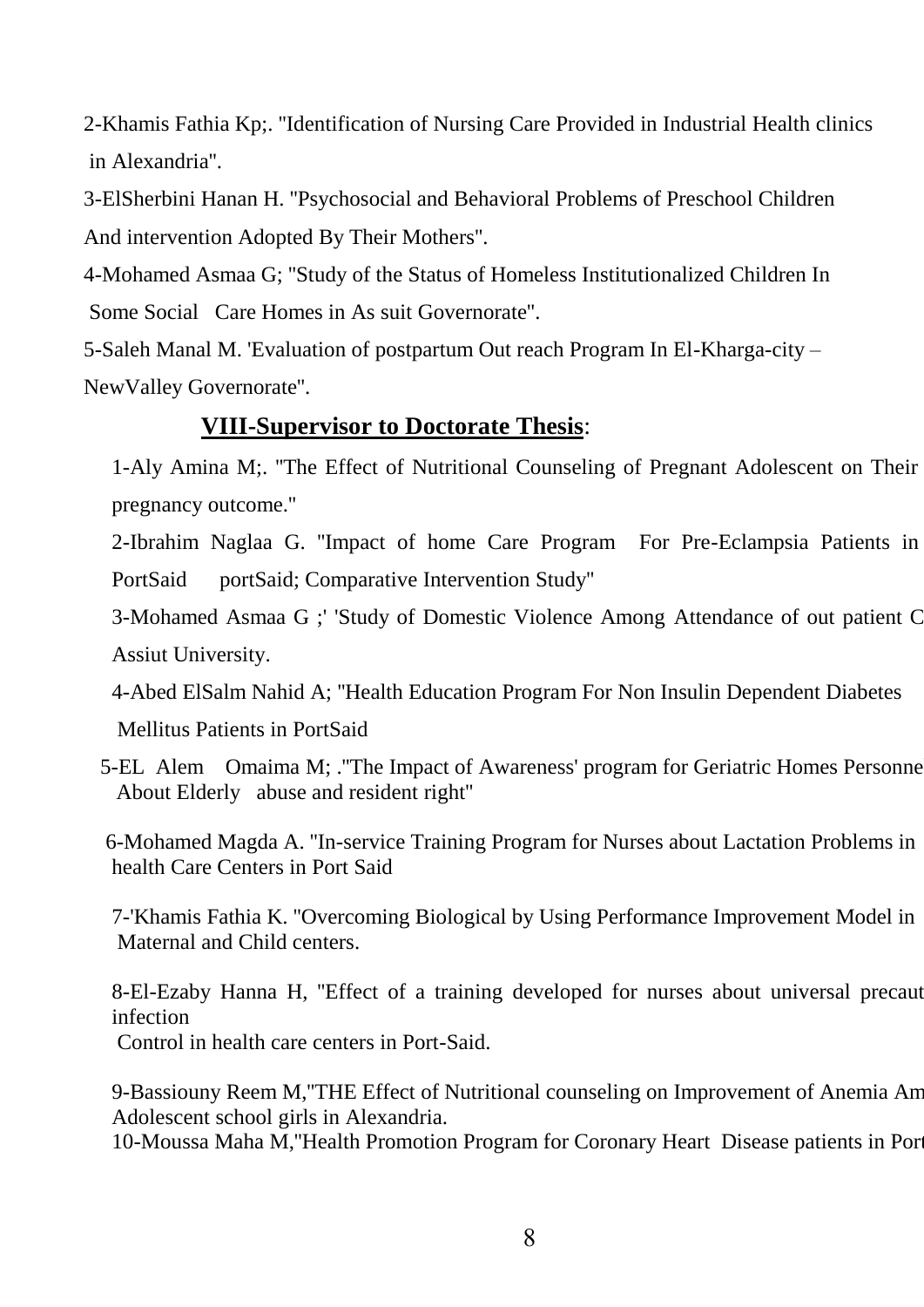#### -Publications

#### 1-Papers

 1-"Identification of leadership and communication talents among manager people working in various primary health care setting in Alexandria governorate" Presented in the fourth International Scientific Nursing Congress, Faculty of Nursing, Alexandria University, June,

1993.

2-"Monitoring Nutritional status of primary schools students in Alexandria" Alexandria Journal of pediatrics, 1995, 2.

3-"Inservice Training Program for nurses working in El- shatby Maternity Hospital in Alexandria About Breast- Feeding", Alexandria journal of pediatrics, 1995, 4.

4-Nurse's Knowledge and perception related to foot Care for Older person's .Faculty of Medicine Tanta journal, 1993, 1.

5-The Effect of an Educational workshop on the educational needs of Clinical Nursing Instructors .Faculty of Medicine Tanta Journal,1993,21.

6-Determination of the most common problems and fundamental needs of elderly,

through expectation of middle age population, and experience of the elderly persons.

Bulletin of High Institute of Public Health, 1994, 24(1)

7-Relation between knowledge of diabetic patient's perception about disease,

and self –care management, in tow different age groups. Presented in Scientific Medical Congress, Faculty of Medicine Alexandria University, 22-23September1994.

8-Studyof Maternal Concept toward Epilepsy in Alexandria Student School's Hospital. Alexandria Journal of pediatrics, 1995, 10

9-Relation between initiation of breast- feeding and its continuation. Journal of Medical Research Institute, 1998, 19, (1)

10-Appraising the healthy life style behavioral of female university student's .Egyptian Medical Joural, 1998, 19(4).

11-The effect of applying of two nursing intervention strategies to elderly with risk for foot problems. Bulletin of High Institute of Public Health, 1999, 29(3)